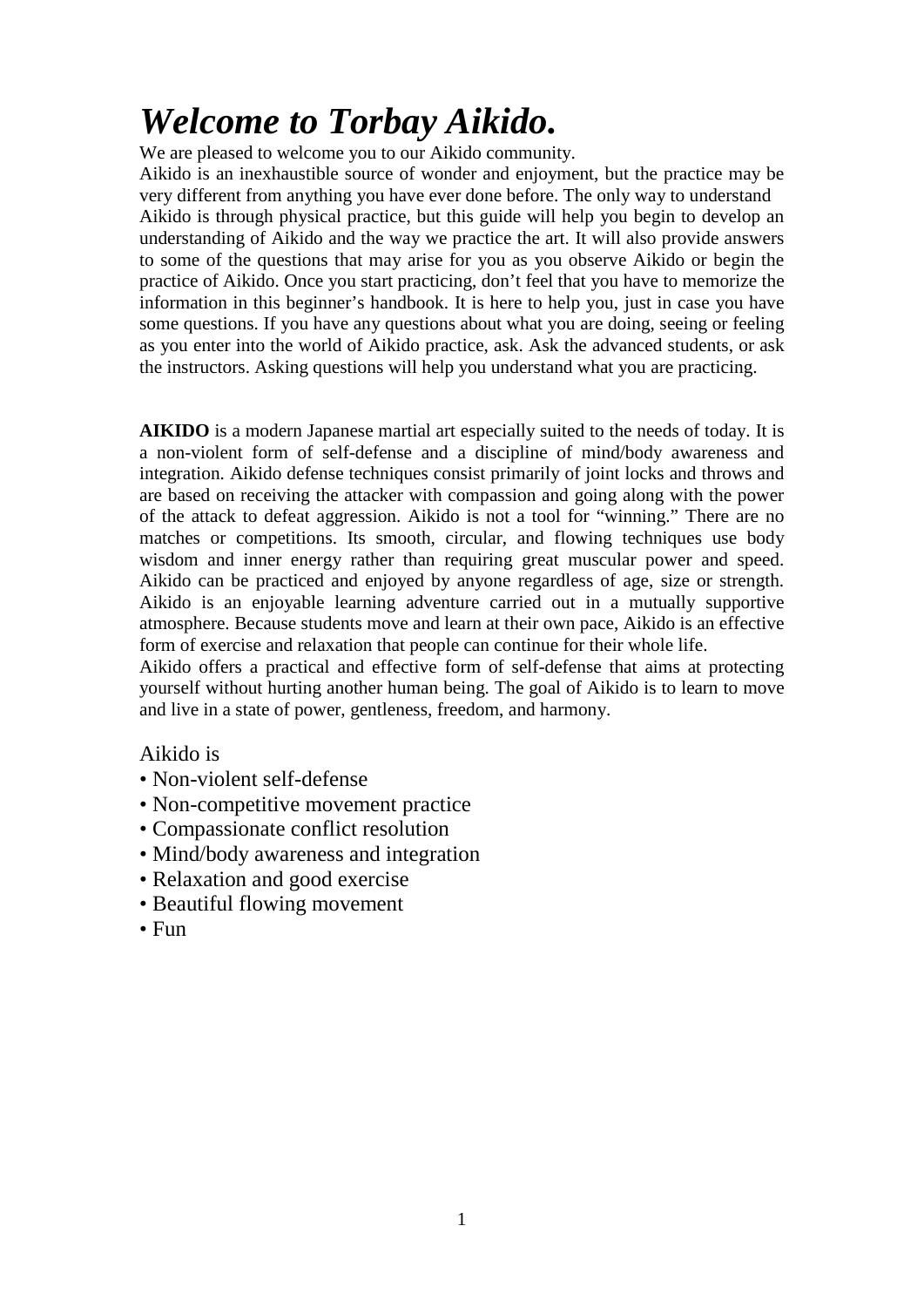

### **THE WAY OF HARMONIOUS ENERGY**

### **AIKIDO: A Brief Etymology**

The word **AIKIDO** is composed of three Sino-Japanese ideographs:

**ai**, meaning harmony or blending;



**ki**, indicating the universal life force or energy of the universe; and

**do**, which means a road or path, and can imply a way or life.



Thus, among its many nuances, is the meaning of a way of life in harmony with the natural life forces of the universe.

**AI** may be seen as a roof that shelters two other components. The horizontal line is the number "one" and also means a single unit. The square was originally a circle that was also used to indicate a group. The ideograph is a picture of single-family group in its house. Thus, the meaning came to mean, "**to match**" or "**to blend**" harmoniously like the members of a family under the same roof. **KI** has two parts. The upper portion shows three lines that formerly rose vertically from the forth at the left. These represent steam rising from a surface. Without the lower portion this shape is still a 'picture' of steam rising from the water or earth. The lower part is the character for rice and displays the grains assembled on a central stalk. For the ancient Chinese, steam rising from cooked rice was the very substance of life because without taking in this '**breath of life**' one would starve. Over time the meaning broadened and ki became a symbol of **vitality** or strength and came to be used in words implying **will**, intention, and **essence**. In oriental philosophy, it came to represent the fundamental energy of creation, the pervading energy of the universe, the very **life force**  itself. **DO** also has two parts. The right half shows two lines over another, perhaps eyes and a mouth. The bottom portion is the character for the "self". When used independently, this combined shape is a picture of the head over the body connected by the "neck". The curved part at the left with the long tail is actually the character for the foot. The complete character, then, shows the neck supported by the feet. 'One takes one's neck down the "**road**" with the feet' is a story used by children to remember the meaning of this character. As the character began to be used philosophically, it took on the nuance of taking your life into your hands and committing yourself to a particular **path** or vocation. For over a thousand years this word has been used to symbolize the all-encompassing path of religious or moral commitment -- one's chosen "**way of life**".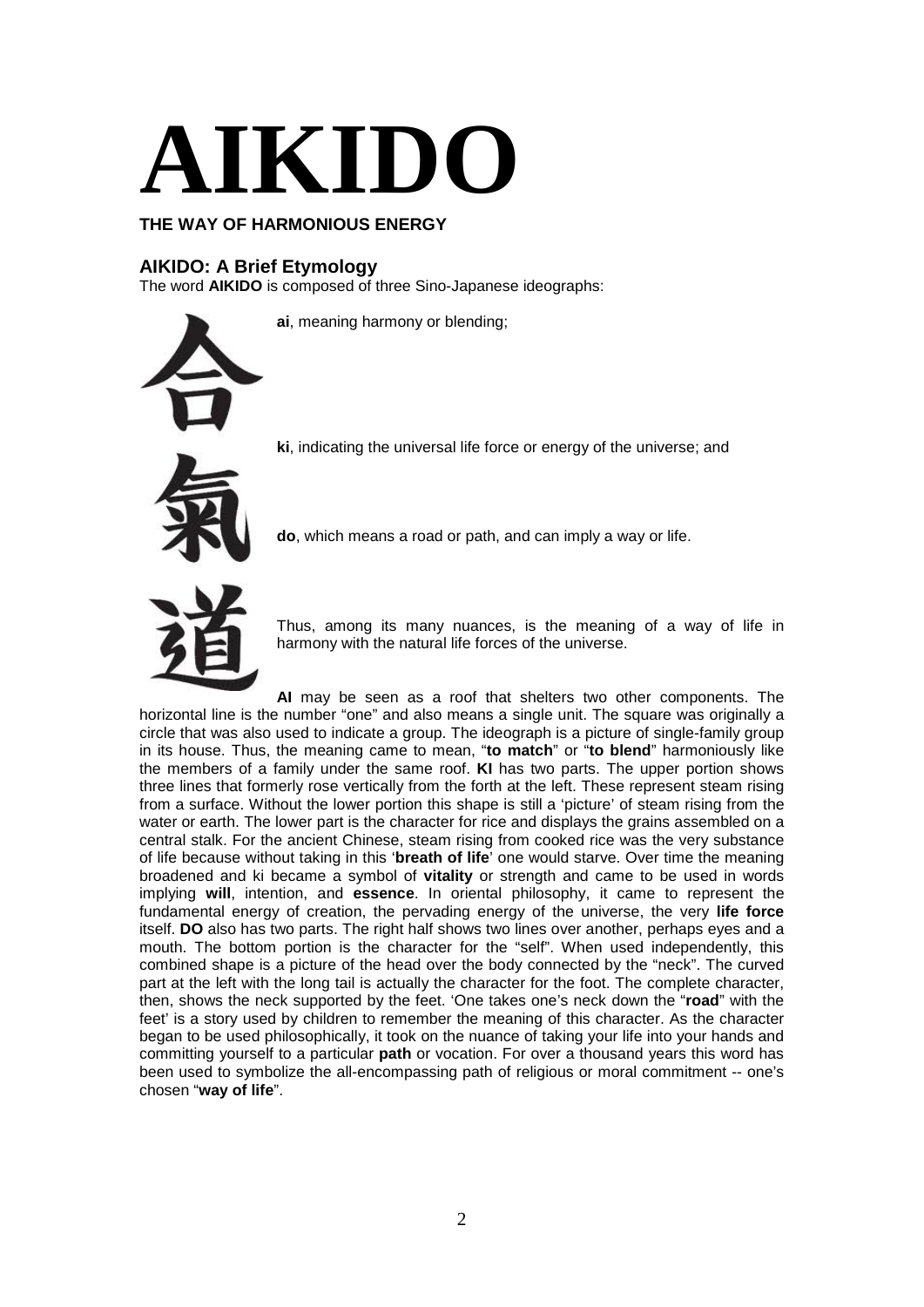# **WHAT A TYPICAL AIKIDO CLASS IS LIKE**

There are many combinations of attacks and defense techniques to practice. Underlying that practice is the study of body awareness and movement and the study of conflict and harmony. Every Aikido class is different, but there are some typical patterns that you will experience in all the Aikido classes.

Each class will start with warm ups of some kind. These may differ for each class, but there will always be some slow stretching to get the body ready for more vigorous movement. After warm ups, the class will generally move to slow practice of Aikido techniques. This gives people the opportunity to begin moving and centering themselves before having to undertake vigorous practice and harder falls. Once people have begun to get into the flow of the movement, the instructor will have people speed up the movement. Finally as people begin doing full Aikido movement, the practice may take off in different directions.

The instructor will choose the techniques to practice in the class. He may look at different defenses for a single attack or at different attacks that a single defense may work with. Sometimes the organizing idea in a class will be a movement or energy theme. For example, the class may examine how a given spiral of movement shows up in different defense techniques, how the same movement pattern occurs in sword work and unarmed Aikido, or how an energy quality of expansiveness can affect a variety of movements. Aikido is not rote practice of unvarying movements. A unique and important part of Aikido is the process of exploration and personal discovery — both of the nature and meaning of the defense techniques, and of your own personal style of movement and awareness. Important elements to explore are your responses to pressure and the ways you interact with your practice partners.

# **COMMON QUESTIONS ABOUT AIKIDO**

Aikido is completely new for most people, something unlike anything they have ever done in their lives. Most people have questions and anxieties about beginning Aikido. Most of the common questions have simple answers.

1) **What kind of shape do I have to be in?** Aikido practice can be tailored to meeting your needs and abilities, so you don't have to be in good shape to start.

2) **Do I have to be big and strong to do Aikido?** No, Aikido techniques depend on softness and efficiency of movement, not sheer bulk or strength.

3) **Is Aikido good exercise?** Yes, it definitely is, but you will start off practicing slowly and get more vigorous as you learn how to do the movements safely.

4) **Are injuries common?** No. Since Aikido is non-competitive and since the techniques are designed to be non-violent, there are relatively few injuries in Aikido.

5) **Am I too old to start practicing?** Aikido can be practiced and enjoyed safely by people of any age. If you have any questions about specific medical conditions, check with your doctor.

6) **Won't the advanced students be irritated at having to practice with a beginner?** No they won't. We change partners frequently. Everyone practices with everyone else. Advanced students can learn from beginners, and the willingness to help beginners is part of the spirit of Aikido.

7) **Is there a religious component to Aikido?** No there is not. There is an underlying philosophy of respect for life, but no religious practices. The founder of Aikido was devoutly religious and expressed his understanding of Aikido in his religious terms, but that is not part of Aikido as such.

8) **Do I have to speak Japanese or memorize a lot of Japanese vocabulary?** No. There are Japanese practice terms that are part of Aikido, but they will gradually seep into your memory as you hear them over and over again.

9) **How long does it take to get a black belt?** It may take around six to ten years. However, it really depends on how often you practice, how athletic you are, and whether you are ready to deeply examine your movements. Everyone should practice at their own, pace, and the black belt will come when it does.

8) **Can I use Aikido to defend myself?** Aikido is a very powerful and effective selfdefense art. However, this question is essentially unanswerable. Whether you can defend yourself depends on who will be attacking you and how long you will have been studying. If you have practiced Aikido for three years and someone who has practiced Karate for twentyfive years attacks you, you will probably not be successful in defending yourself. Or you may surprise yourself and succeed.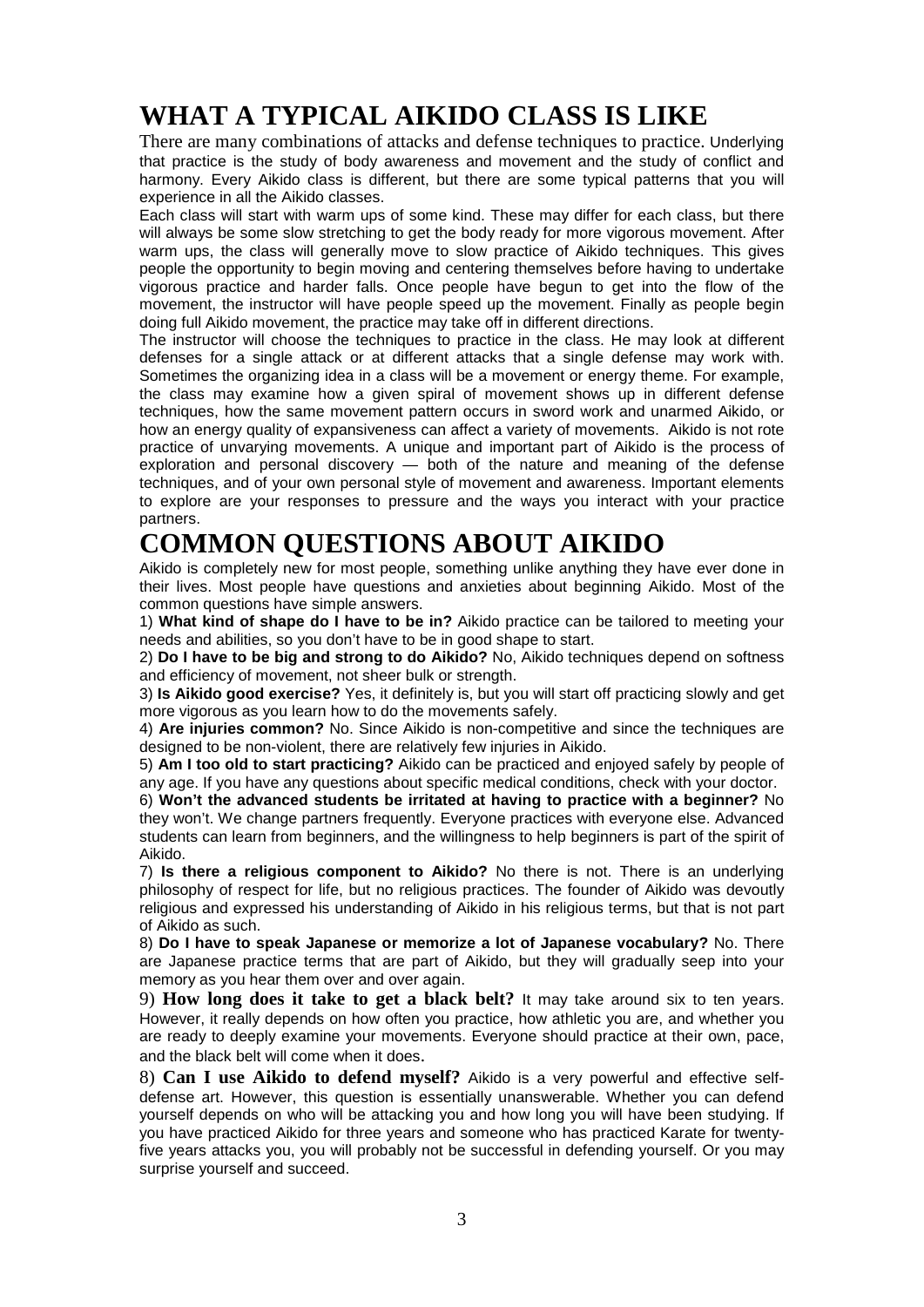### **PRACTICE INFORMATION**

### **PRACTICE ATTIRE**

Most students wear a keikogi, the loose, white karate or judo uniform. The judo uniform is the heavy quilted one, and the karate uniform is the plain fabric one. Beginners are welcome to wear any clean, loose clothes that have long sleeves and long trousers.

### **CLEARING UP**

After class, everyone participates in clearing the dojo and putting the mats away. This is not just for reasons of health and appearance, but it is about creating a community feeling for the importance of this practice space in our lives.

#### **INJURIES**

Injuries are rare in Aikido. However, if you are injured, make sure to inform the instructor, both of the injury and the circumstances which led to the injury. Make sure to seek appropriate medical care when needed. Be careful not continue to train with an injury when such training would exacerbate the injury or slow healing.

### **HEALTH AND SAFETY**

For safety reasons, you must remove rings, jewelry and such. It is important that you trim your finger and toe nails short. You are responsible not only for your own health and safety but also for the health and safety of your training partners. If you know or suspect that you have any illness which might affect or infect others, or which might impair your ability to train safely, you have the obligation to refrain from training until you are not a risk to others or yourself.

### **DOJO ETIQUETTE**

As a Japanese martial art, Aikido has inherited some aspects of that Asian culture, most noticeably the bow. Aikido makes use of the bow as a gesture of commitment and respect. It is not a form of worship. It is more like a salute. When you enter and leave the dojo (the practice hall), stop at the door and bow to the shomen (the front of the room). Likewise, when you get on and off mat, bow to the shomen. You bow to your practice partner before and after practicing together, and you bow to Sensei (the instructor) before and after he begins to work with you. You should be on the mat, ready to practice a few minutes before the class starts. For the last few minutes before class, you should sit quietly and focus your mind. We start class with a bow. Teachers and students all bow together to the shomen, as a gesture of our working together in Aikido toward the goal of self-understanding and universal harmony. Then the teacher turns toward the students, and the teacher and students bow toward each other and say "Onegai shimasu", which means "I request the favour (of your instruction/cooperation in training)". The instructor bows toward the students as a gesture of respect for their wishing to learn, and the students' bow toward the instructor as a gesture of respect for the teacher's sharing of knowledge. Then class starts. If you're late to class, wait quietly at the edge of the mat until advised to come on, then do a sitting bow to the Shomen, and enter into the practice. When you are on the mat, there are two acceptable ways to sit. The preferred way to sit is in seiza (kneeling, sitting on your heels). Sitting cross-legged is also acceptable if you cannot sit seiza. Sitting seiza is safest in that you can move from that position if someone is thrown toward you, and seiza (as you will experience) promotes mental stability and alertness. Sitting cross-legged (upright, without slumping) is also safe and alert. Please do not sprawl with your legs out or sit back leaning against the wall. At the end of class, the teacher and students bow toward the shomen and then toward each other. The students say either "Thank you" or "Domo Arigato Gozai Mashita", which means, "I am very much/humbly obliged to you."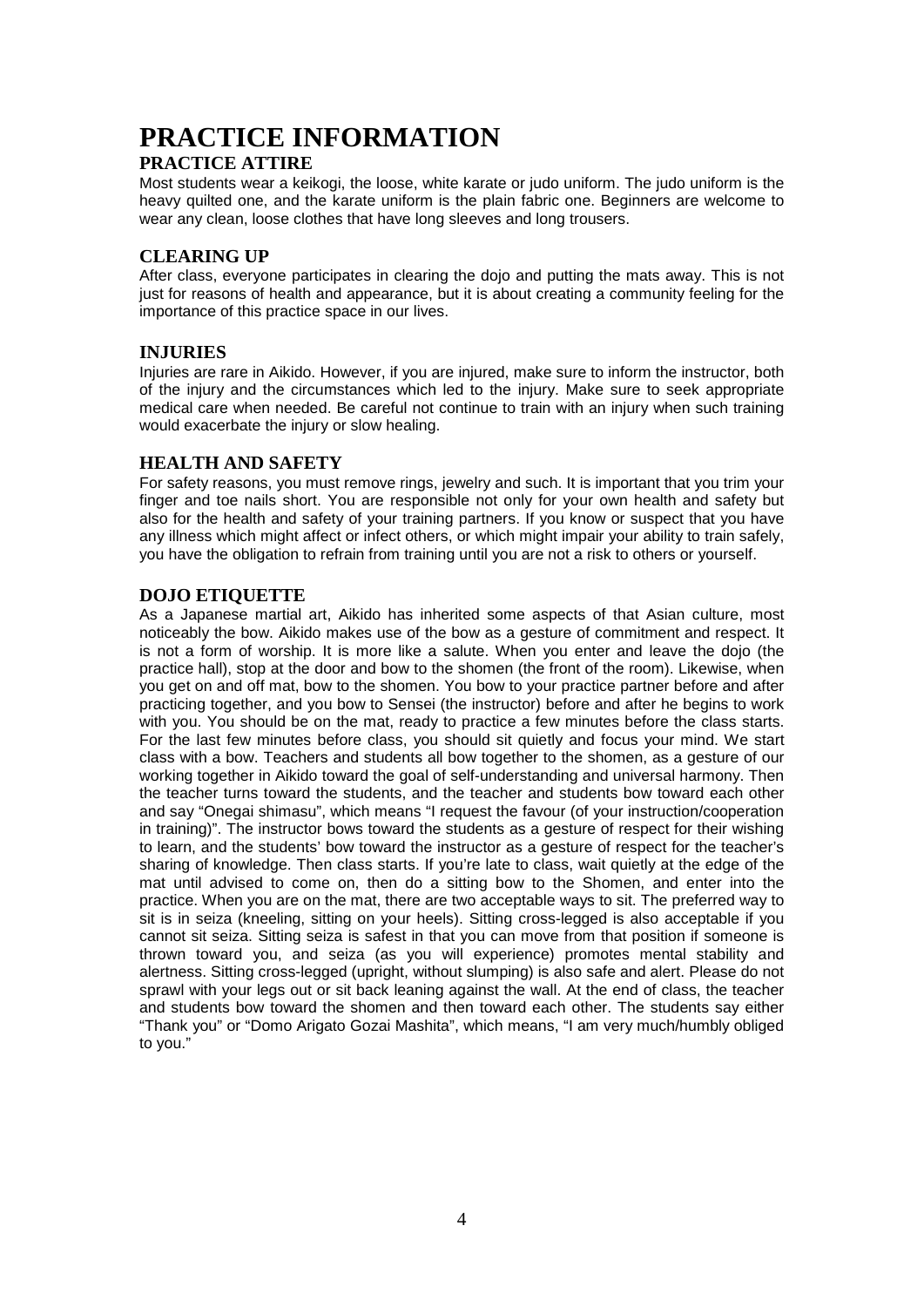#### **SEMPAI/KOHAI**

Sempai are students senior to you, and kohai are students junior to you. In Aikido, it is traditional for sempai to take responsibility for helping kohai. Before and after class you can approach the senior students for help with technique and questions about your practice. It isn't an imposition to ask sempai for help. It is part of the tradition of sharing and helping in Aikido. And when you are a sempai, you will pay back your sempai by helping your kohai.

#### **SENSEI**

Sensei is the Japanese word for "teacher." However, it means more than just "teacher." It literally means "born before" and carries with it a feeling of respect toward those who have walked the path of wisdom before you and are your guides now. It is appropriate to address the instructors as "sensei" on the mat. After sensei offers corrections or help during practice, it is appropriate to bow and say thank you.

### **AIKIDO AS PHYSICAL EXERCISE**

In order to improve physical condition, an overload exercise must be employed, that is, some exercise which places a greater than normal stress on the body. Aikido offers the opportunity to get good physical exercise, but for safety and effectiveness you have to know your limits and pace your practice to fit your needs. Aikido practice can be gentle and mild or very vigorous and strenuous. If at any point during practice or after it you feel dizzy or nauseated, you have been practicing too hard and you should slow down your practice. If there is any question of possible medical contraindications to an exercise program, you should consult a doctor and schedule a health exam.

### **CENTERED MOVEMENT**

Aikido is about moving and being centered. You will hear a lot about this, but some basic ideas will help you understand this key Aikido concept. There are two basic aspects of centering practices, emptying out and filling up. Emptying out is the process of letting go of rigid patterns. Filling up is the process of enlivening the mind body with relaxed strength. Emptying out is releasing energy blocks, and filling up is energy extension. The basic stance in Aikido is "hanmi" the half-body or T-stance. The principles of centered movement can be described in terms of this particular posture. However, being centered really refers to the quality or feel of movement rather than to superficial physical position. Though you will not always be in the basic stance position, you should discover its meaning and maintain its feel. The basic Aikido posture includes the following:

- Head erect. Eyes level and vision expanded.
- Back vertical.
- Shoulders relaxed and even.
- Belly relaxed. Hips even.
- Arms in an open curve.
- Hands and fingers open.
- Knees not locked.
- Feet in Hanmi in full contact with the floor and with equal weight on each.
- Power comes from the legs and hips and is channeled through the spinal column to the arms and hands. Every part of the body is equally involved in every movement.
- Alert and relaxed awareness of yourself and your surroundings.

The energy qualities of Aikido are called "Center" and can be described in terms of a balance and unification of all qualities.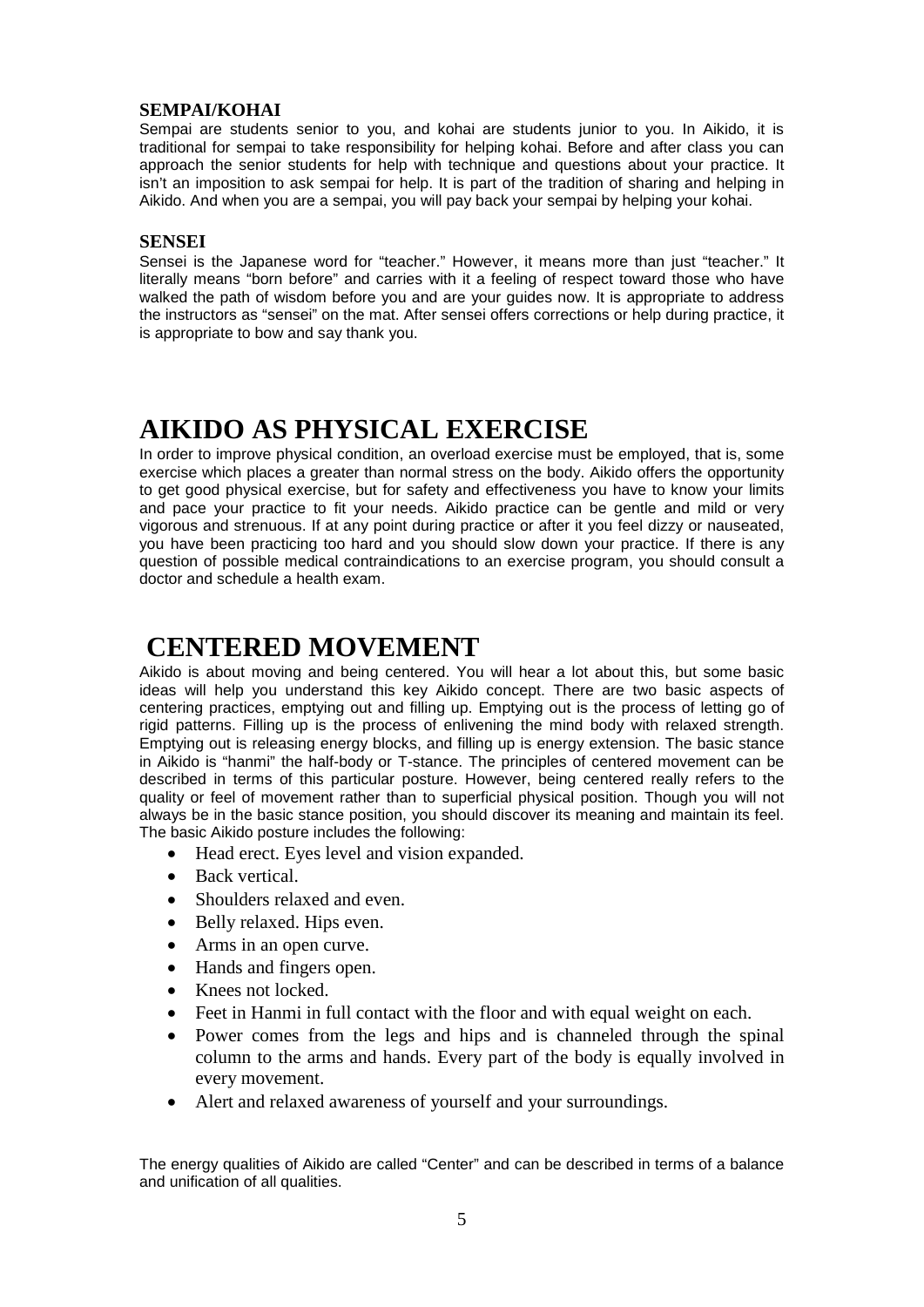| <b>OVERLY SOFT</b> | <b>CENTERED</b>       | <b>OVERLY HARD</b> |
|--------------------|-----------------------|--------------------|
| Limp               | relaxed/firm          | rigid              |
| Weak               | loving/powerful       | brutal             |
| Fearful            | careful/determined    | angry              |
| Indecisive         | flexible/resolute     | fixated            |
| Submissive         | following/leading     | domineering        |
| Spaced out         | all-embracing/focused | clutching          |
| Dull               | calm/alert            | keyed up           |
| Sloppy             | casual/precise        | stiff              |
| Leaden             | rooted/light          | flighty            |

### **AIKIDO PRACTICE**

Aikido practice takes years to mature. The essence of Aikido practice is a process of self remembering and self-examination, and it is in that process that you will move closer to centered movement.

### **THE NATURE OF TECHNIQUE**

A difficulty that often arises for beginners is the nature of *kata* and the meaning of Aikido defense techniques. Kata is prearranged form, and most Aikido practice is kata. Practicing a kata with a partner means that there is an agreement about what the attack will be and what the defense will be. It means that the attacker has agreed in advance to "lose". However, the attack and the defense must still be sincere and effective. If either is empty form without sincere combat intent, the practice becomes worthless. It may become limp repetition or empty physical force, but it won't be Aikido. In sincere practice, two partners are trying to create together the physical and energetic experience of real harmonizing with an attack. In actual combat, the attacker will certainly be sincere, but s/he will actively try to prevent that harmonizing. In actual combat, the perceptive and Centered Aikidoka will harmonize with the attack, blend with it, lead it and defeat it. In combat, the Aikidoka supplies all the harmony for both people. In practice each person contributes half the harmony a difficulty that often arises in practice is that of forgetting to focus on self-observation. Real Aikido practice focuses on development of a fullness of spirit and body and an awareness of harmony in movement. Correct practice focuses not simply on throwing the attacker but on observing and improving the details of one's own breathing, energy, and movement. People who are strong can often do good physical movements and make the defense techniques work and yet not be participating in true self-observation and inner work. Simply because a technique works effectively does not mean that it is good Aikido. The flip side of this problem is the experience of practicing sincerely and correctly yet finding that your technique won't get the attacker down. People often abandon Aiki at that point in favor of physical force simply because force "works". Just remember that correct practice will eventually produce effective defense techniques, but that may take time. Physical force is simpler than Aiki, but much more limited. In the long run, it is better to practice a more Centered technique that doesn't work than to do a less Centered technique that "works". It takes time and practice to develop Aikido skill, and it takes lots of time and practice to develop enough skill so that one's defense techniques can be used effectively against someone who is bigger and stronger. It takes much more skill to perceive and harmonize with an attacker than it does to control her/him on the basis of size and strength.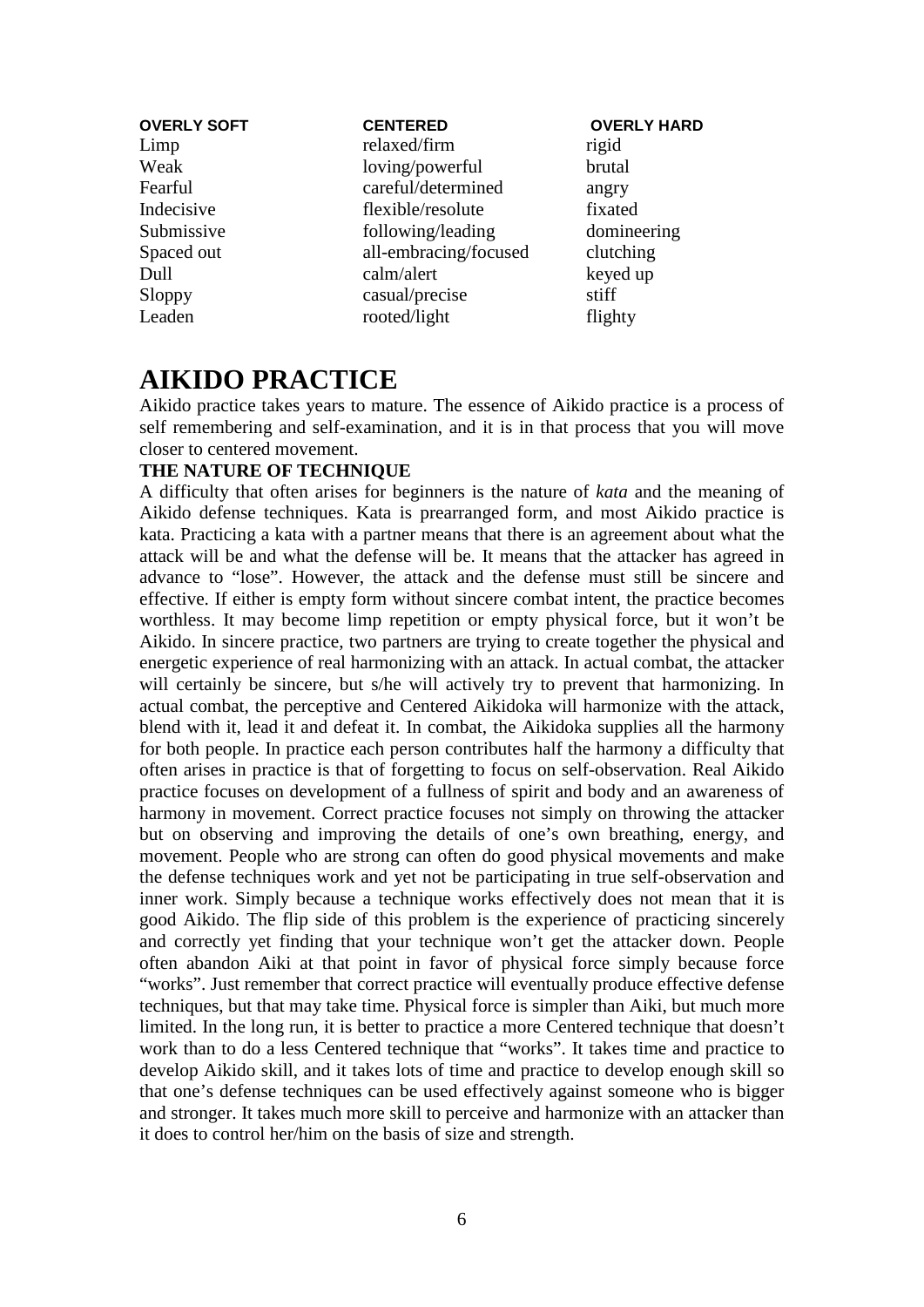### **MEANINGFUL PRACTICE**

Aikido is not practiced solely for the purpose of learning how to perform effective defense techniques. The real meaning of Aikido lies in extending the principles of Aikido into everyday life. Aikido techniques exist for the purpose of giving you a context within which to practice self-observation and improvement. What is the real problem being addressed in Aikido practice? The real problem is fear and anger and the spiritual isolation and alienation created by fear and anger. When the attacker attacks, we harden ourselves and separate ourselves from him or her. Aikido techniques must be done lovingly to be combat effective. The effort in Aikido practice is to remember to observe yourself as you do the techniques and create an inner sense of power, compassion and expansiveness as the foundation for the outer defense technique. That is real Aikido practice, and if you work on that, you will find Aikido affecting your whole life.

#### **NON-VIOLENCE**

It is important to differentiate force, even destructive force, from violence. We can define violence as behavior motivated by fear, anger, and the desire to hurt and demean. That would mean that it is possible to fight to protect yourself or another, using force, in a non-violent way. That is the first aim of Aikido practice. If you fight with fear and hatred in your body, you establish a mind/body habit which weakens you. Fighting with love and respect for your enemy, because there is no other option than fighting, is altogether different. At this time in the history of our world, it is important to move beyond habits of violence. We will destroy ourselves and the whole world if we use violent force. But in learning to be capable of using non-violent force to protect ourselves, we become capable of finding non-violent *non-force* ways of handling challenges. It is human to react to a threat by lashing out violently to destroy what is threatening us. In being touched by an "enemy" in Aikido class, we have the opportunity to either react in the spirit of hurtfulness or root out the desire to hurt. Without the attack/defense interaction as a practice format, the seeds of hurtfulness would lie dormant within us, only to sprout when we are really attacked. In class practice, we find these seeds, sprout them, uproot them, and deliberately construct the mind body state of power and love. And hopefully we will react more humanely when it's for real. The ultimate aim of Aikido practice is the ability to find loving, constructive ways of overcoming threats without having to fight at all.

### **COMMON CHALLENGES**

Every student is encouraged to practice at their own pace and level. Beginners are helped to go slowly and practice at a level which is safe and appropriate. However, many beginners will experience some common difficulties that can be part of starting Aikido. The first difficulty is simply being a beginner. Everything will seem strange and difficult, and you will feel clumsy and out of place. Don't worry. Beginners are supposed to be beginners. The advanced people will welcome the opportunity to help you with your practice, just as they were helped when they were beginners. Beginners often feel uncomfortable being attacked or acting the role of the attacker. However, the attack/defense process is a model for all of life's challenges, and learning to handle feelings of discomfort in Aikido is a way of finding harmony in all of life's difficult moments. In Aikido, the attack is a gift which allows us to practice and grow. There is no ill will in the attack or the defense. Some beginners have an opposite difficulty: they feel that Aikido practice is unrealistic. In order to be safe, Aikido must be "unrealistic" to some extent. Aikido practice is *kata* — that is, pre-arranged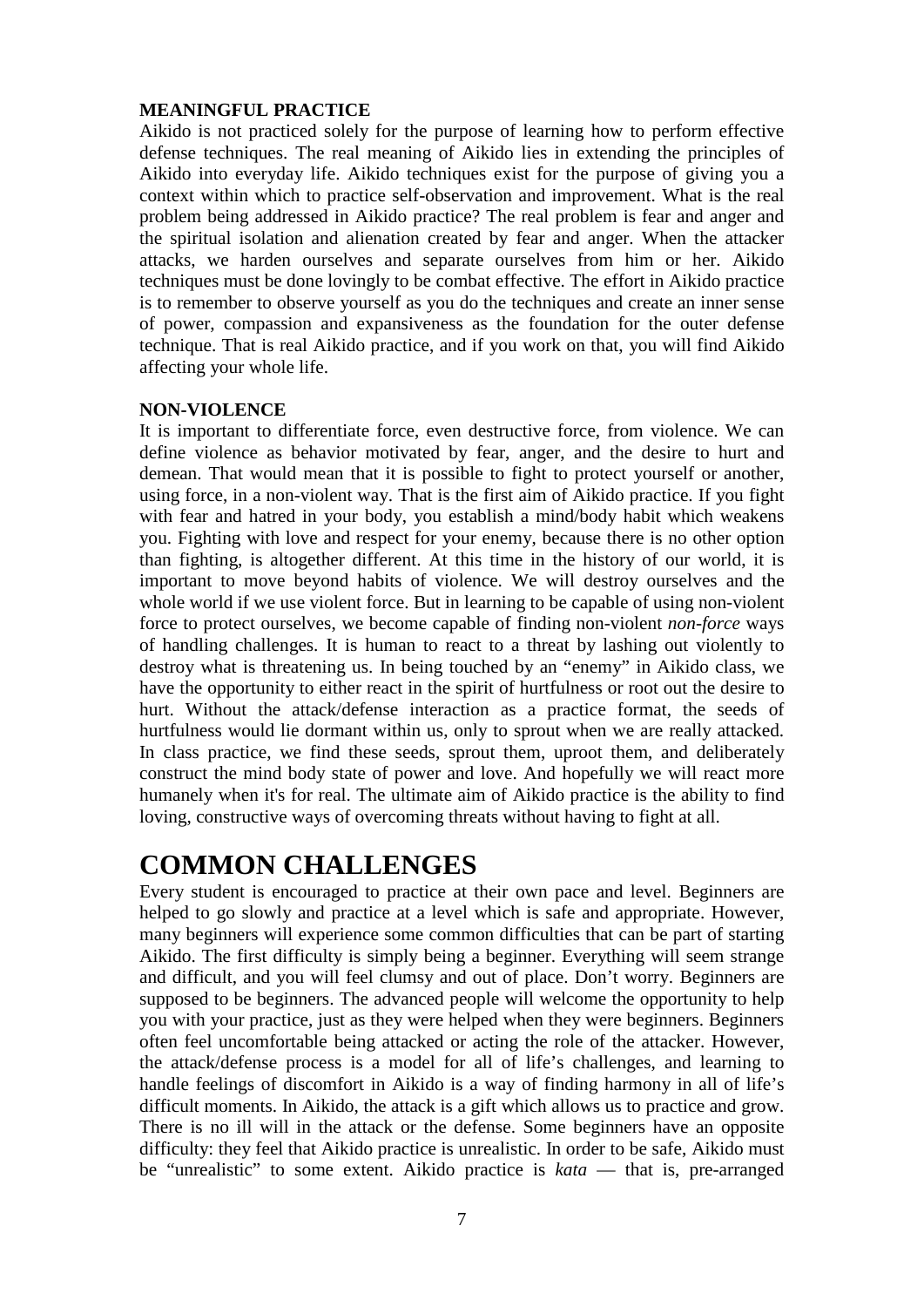attack/defense movement routines. Kata are meant to create a safe practice situation in which you can learn the basics, so that you have general patterns which you can intuitively and spontaneously modify to fit the specific requirements of a real attack. Kata are not meant to be actual combat. Some beginners have a hard time accepting corrections to their techniques. It is hard for people to realize that such criticism is not belittlement but is offered as a gift and comes from a respectful desire to help people understand and improve. This is important. Mistakes are an opportunity to learn, and you will learn best if you enjoy discovering your mistakes. Try not to be ashamed of making mistakes. During practice, the instructor will ask people to help demonstrate the techniques to be practiced. Of course, someone has to act the role of the attacker in order for the instructor to demonstrate the defense. Many people feel shy about demonstrating in front of the class, but everyone gets used to it. It is an opportunity to participate and learn, but you can always ask not to be used if it makes you too uncomfortable. A few people may find that being attacked in Aikido parallels or brings up actual attacks they have experienced. If you feel this kind of discomfort, don't hesitate to ask the teacher for help. Another area of confusion has to do with individual learning styles. Everyone is different, and each person learns and teaches in her or his unique way. You may find that some styles of practice don't seem to "speak" to you and you may feel like avoiding them. Sometimes it is right to follow your intuition and practice the way you know you need to. However, if you avoid everything that is unfamiliar and confusing, you will miss out on new possibilities. Sometimes it is right to practice what you are shown, even when you don't understand it or agree with it. Normally, proper class etiquette is to practice respectfully whatever is being taught in class. If you are engaged in a practice that you feel is more than you can handle, you have options. In most situations, the problem can be solved by asking your partner to "go easier." But if this does not help, you can simply excuse yourself and move to practice with another partner or sit out the particular practice that is difficult for you. At the next immediate opportunity, you can resume normal practice. If there is some part of the practice that is too uncomfortable, talk with the teachers or advanced students about it and they will help you find a way to deal with it. You may wish to put off doing that part of the practice until you have more experience in Aikido. Usually it is possible to modify the training and make it more suitable for your stage of practice. In any case, as a beginner, you will never have to do anything that you don't want to, and you will never be made fun of. If you experience a problem or conflict with a specific person during practice, you could talk with the instructors about it, or you could talk with senior students if you would find that more comfortable. You could also arrange a meeting between you and the other person, with an instructor present to help. If you feel that you are experiencing a problem which affects the whole dojo, you could bring that problem up at one of the dojo meetings. Ask questions. If you have difficulties, talk with a senior student or an instructor off the mat when full attention can be given to your concerns. Most of all, remember that Aikido practice can be a lot of fun, and don't let the difficulties get you down.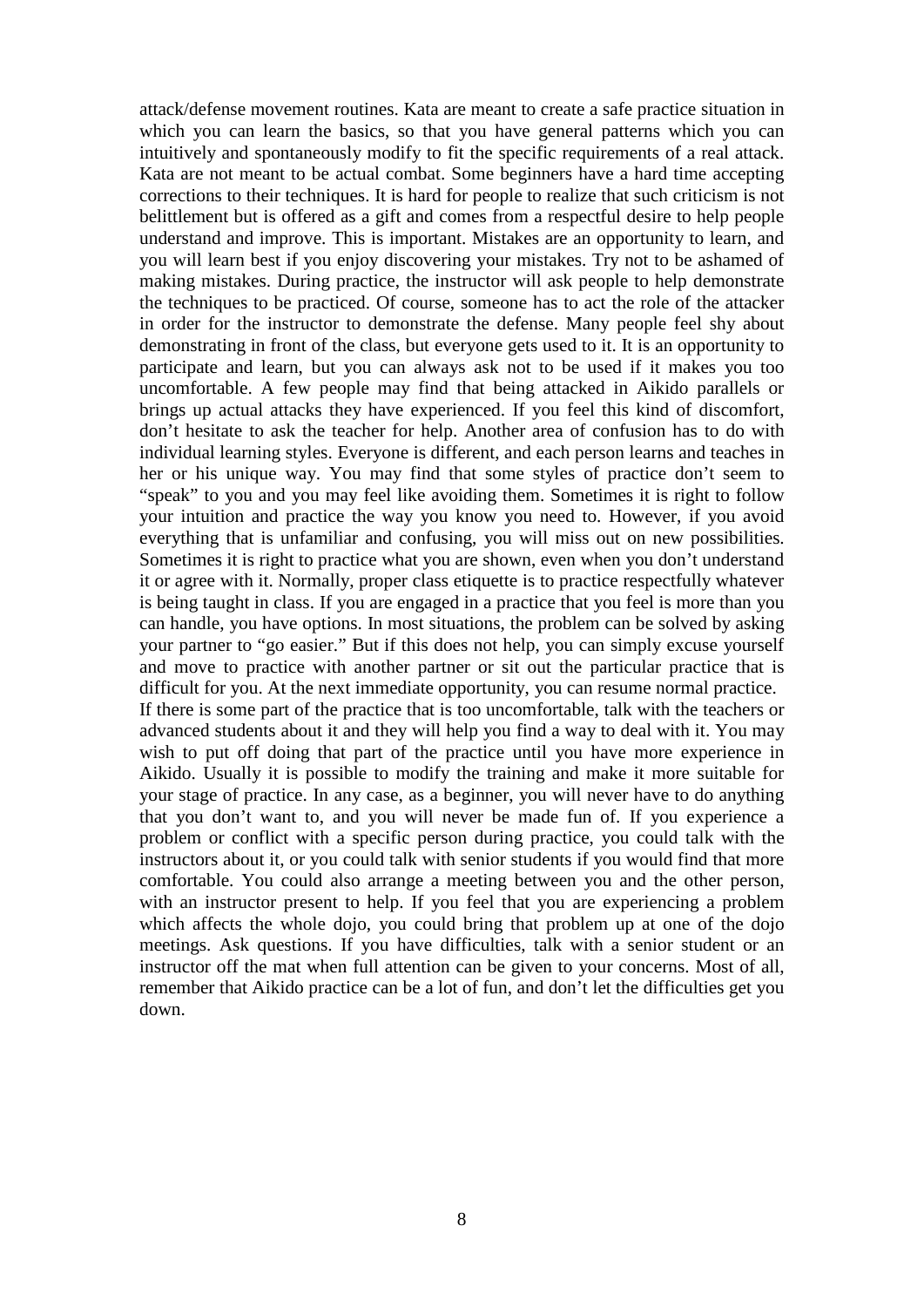# **AIKIDO VOCABULARY**

You don't need to be fluent in Japanese to practice Aikido. You don't need to memorize the following vocabulary, but you will hear these words in the practice. Over time the words will seep into your memory, but having a vocabulary sheet will help you become more comfortable with Aikido practice. The pronunciation of Japanese words is very simple in that any word in the language is made up of one or more short syllables which are generally given equal emphasis. The consonants of Japanese are usually pronounced like those of English except the"R", which is closer to our English "L" mixed with "D". (This "*Raito*" sounds more like"light-oh" not "right-oh." The vowels are pronounced like those of Spanish or Latin as follows:

A - "ah" as the a in father

E - "eh" as the e in met

I - "ee" as the i in Marine

O - "oh" as the o in oboe

U - "oo" as the u in rule

Each vowel in a word in pronounced, and two different continuous vowels form a diphthong. For example, *maai* is pronounced mah-eye.

### **GENERAL TERMS**

Ai; harmony or love Ki; spirit or energy Do; the way or path Aikido; the path to a harmonious spirit Kiai; a shout in which or by which one's energy is focused Bushido; the way or code of the warrior Jitsu or jutsu; techniques or practices Budo; the martial way Samurai; from the verb meaning "to serve" The warrior class of feudal Japan. Hara. the lower abdomen the center of energy & movement. Tanden; the hara Zanshin continuity of concentration, alertness, remaining prepared for the next attack Shin; mind or heart Mushin; no mind Takemusu Aiki; limitless Aikido, spontaneous manifestation of infinite technique Misogi; purification Dojo; training hall Shomen; the front of the dojo Deshi; student, disciple Sensei; teacher O'Sensei literally; "great teacher". Morihei Ueshiba, the founder of Aikido, is known to Aikido students as O'Sensei Sempai; senior student, one who began Aikido before you Kohai; junior student, one who began Aikido after you Aikikai; Aikido Foudation. Japanese umbrella organization headed by a descendent of Morihei Ueshiba, the founder of Aikido. Shihan; master teacher Ichi; 1. Ni; 2. San; 3. Shi; (& yon in some 4 combinations). Go; 5. Roku; 6. Shichi; (& nana in some 7combinations). Hachi; 8. Ku; 9. J u; 10 Kyu; non dan grades Dan; black belt grades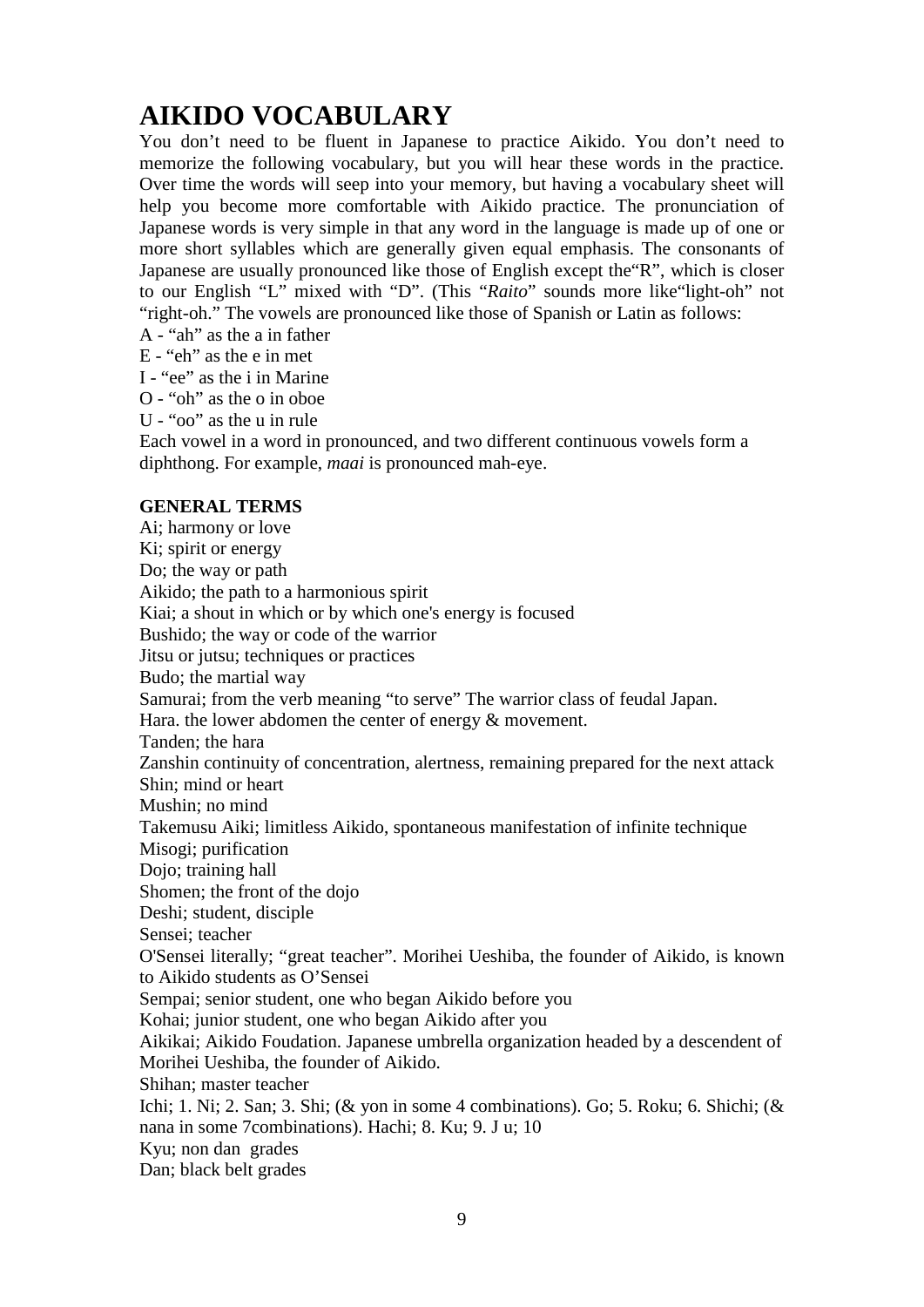Shodan; the first black belt grade or a holder of it Yudansha; black belt holder(s) Keikogi; practice uniform Obi; belt Hakama; black divided skirt/pants Seiza; formal kneeling position Rei; bow or salutation Dozo; please Onegai Shimasu; (final "u" is silent) I request the favor Domo Arigato Gozaimashita; I am very much/humbly obliged to you.

### **WEAPONS**

Jo; wooden staff approximately four feet long Bo; wooden staff approximately six feet long Tanto; wooden practice knife Ken or tachi; Japanese long sword. Two handed, curved, single edged Katana; the Japanese sword Bokken; wooden practice sword Shinai; split bamboo practice sword

### **BODY PARTS**

Ashi; leg Men; face or head Shomen; top or front of head Yokomen; side of head Me; eyes Kubi; neck Kata; shoulder Hiji; elbow Te; hand Tekubi; wrist Kokyu; breath Kote; back of the hand Tekatana; little finger edge of the palm, hand blade Mune; chest and stomach region Do; trunk Kuchi; mouth Hara; lower abdomen Koshi; lower back

### **PRACTICE TERMS**

Keiko; practice Waza; technique Kamae; a stance of readiness Hanmi; the oblique, T-stance used in Aikido. Literally"half-body". Hidari; left Migi; right Gedan; lower level of the body Chudan; middle level of the body. Jodan; upper level of the body. Tsugi-ashi; shuffle step entry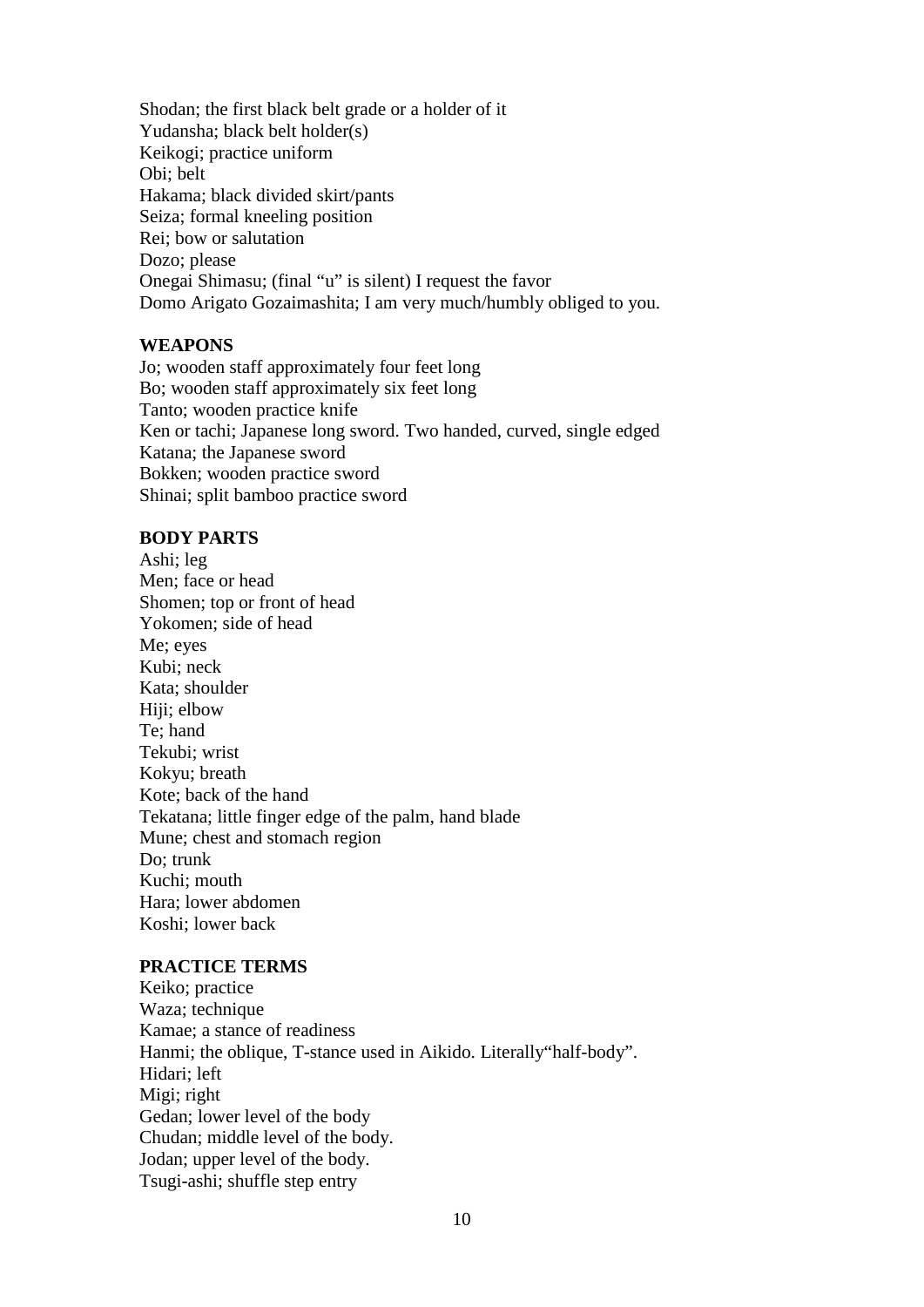Ayumi-ashi; walking step entry Okuri-ashi; transport step entry Ai hanmi; both partners with their right or left foot forward Gyaku hanmi; one partner with left foot forward, the other with right foot forward Tenkan; turning around to the rear Irimi; entering in a straight line Tenkai; pivot from one hanmi to the other. Hankai, in reverse order Uke; receiver — a person who receive a technique. It generally refers to the person who attacks and is thrown. Nage;thrower — a throw or the person who does the throw. Maai; the distance between uke and nage. It literally means "Harmony of space." Kuzushi; unbalancing an opponent's posture Kokyu; breathing, breath power **PRACTICES** Ukemi; the art of taking falls, literally "receiving body". Sutemi; (pronounced stemmy) a sacrifice technique, in which nage falls down to effect a throw. Aiki Taiso; Aikido calisthenics Tai no henko; basic blending practice Kokyo dosa or kokyu ho; partner ki practice done in seiza, practice for coordinating breath, ki & movement. Literally, "breath power exercise". Shikko; knee walking Hanmi handachi; nage is kneeling and the uke attacks from a standing position. Literally, "half standing, half sitting". Suwari Waza; both nage and uke are kneeling Taijutsu; the unarmed Aikido techniques, body arts Kata; prearranged attack/defense exercise Suburi; individual practice of a single movement of the ken or jo Atemi waza; striking techniques Henekawaza; switching from one technique to another Kaeshiwaza; counter techniques Tanto dori; knife taking techniques Tachi dori; sword taking techniques Jo tori; staff taking techniques Jiyu waza; freestyle defense practice, any technique may be used. Randori; freestyle attack, any attack may be used Kumi tachi; 2 person sword practice Kumi jo; 2 person jo practice **ATTACKS** Attacks are often designated by naming the part of the body which is the focus of the attack and the action intended. Tsuki; a thrust or punch Mochi & tori ( or dori); a grab or hold

Uchi; a strike

Shime; a squeeze or choke

Kosa dori; cross hand grab

Katate tori; one-handed grasp on one wrist

Ryote tori; two-hands grasp, both wrists grasped

Morote dori & ryote mocha; two-handed grasp on one wrist